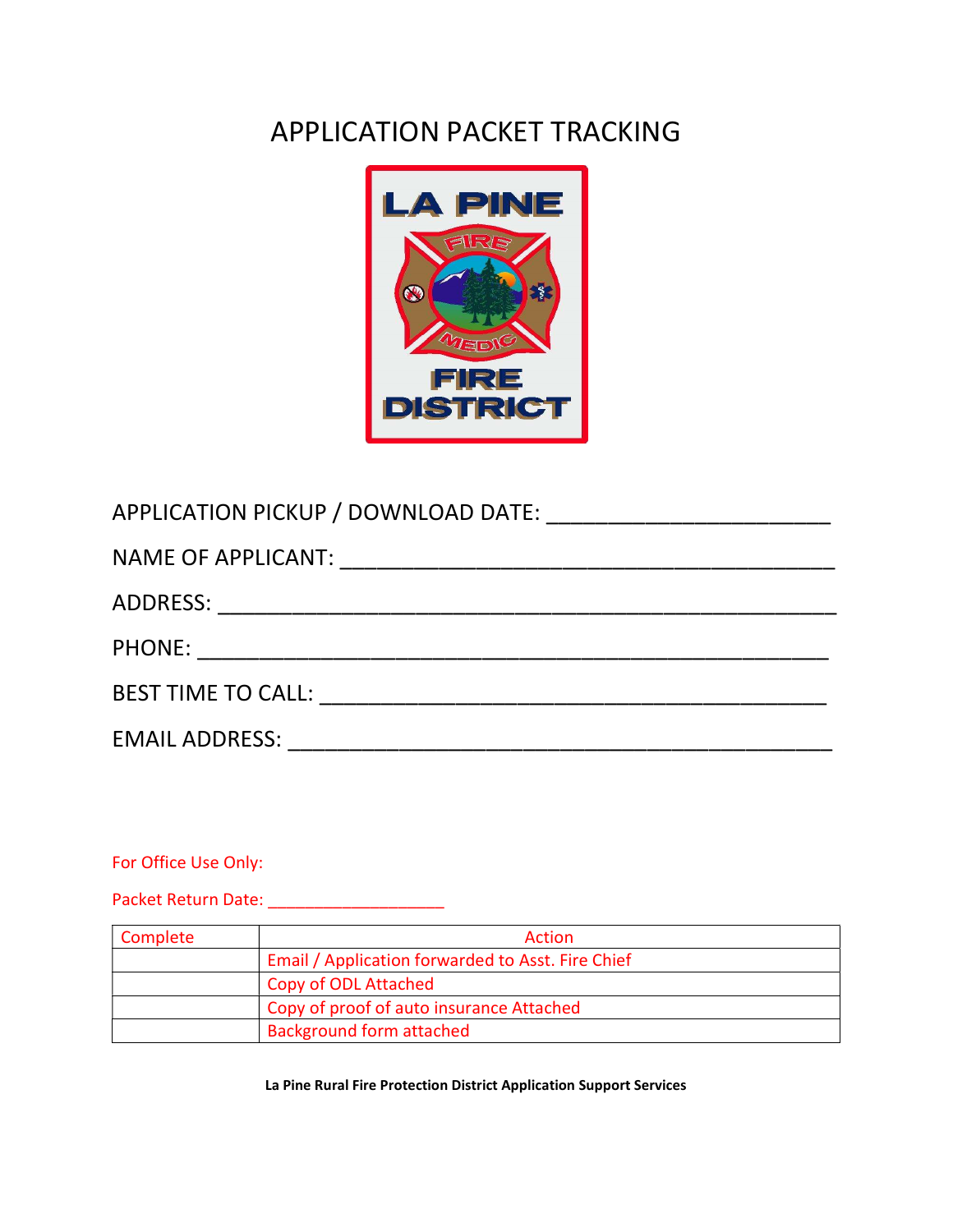Dear Applicant,

Thank you for your interest in becoming a support service member for the La Pine Rural Fire Protection District (hereafter La Pine Fire District)

La Pine Fire District covers approximately 100 square miles with an ambulance service area of approximately 800 square miles. Services are provided out of 3 stations located throughout the District by 22 career firefighting staff, 3 office personnel, 6-12 reserve college students, two command staff and our support services team.

As a member of the Support Staff you will participate in non-emergency activities including planning, scheduling and delivering fire prevention education to the community through a variety of methods, support for emergency responding personnel, and other non-emergency department and community activities as assigned. The Support Staff does not work in an emergency hazard zone.

Additional activities throughout the year give members the opportunity to participate in events of a less serious nature. These include and are not limited to parades, rodeos, health fairs, and other holiday functions.

To prepare our personnel to provide public education and support to our firefighting staff, the District provides training and educational opportunities to carry out their duties.

In order to get started in the world of volunteering with La Pine Fire District, you must complete the following:

- 1. Fill out and return the attached application and background authorization form.
	- a. Applicant must reside within the La Pine Fire District
	- b. Be at least 18 years of age
- 2. Meet with an interview board consisting of Asst Fire Chief and Support Personnel
- 3. Satisfactorily complete the following:
	- a. Background Check
	- b. Department of Motor Vehicle Check
	- c. Drug screen
- 4. Any other requirements as stipulated by the Fire Chief

If you have questions regarding the support services program, please contact Assistant Chief Dan Daugherty at 541-536-2935 ext./ 111

Once again, thank you for your interest in becoming a support member with La Pine Fire District.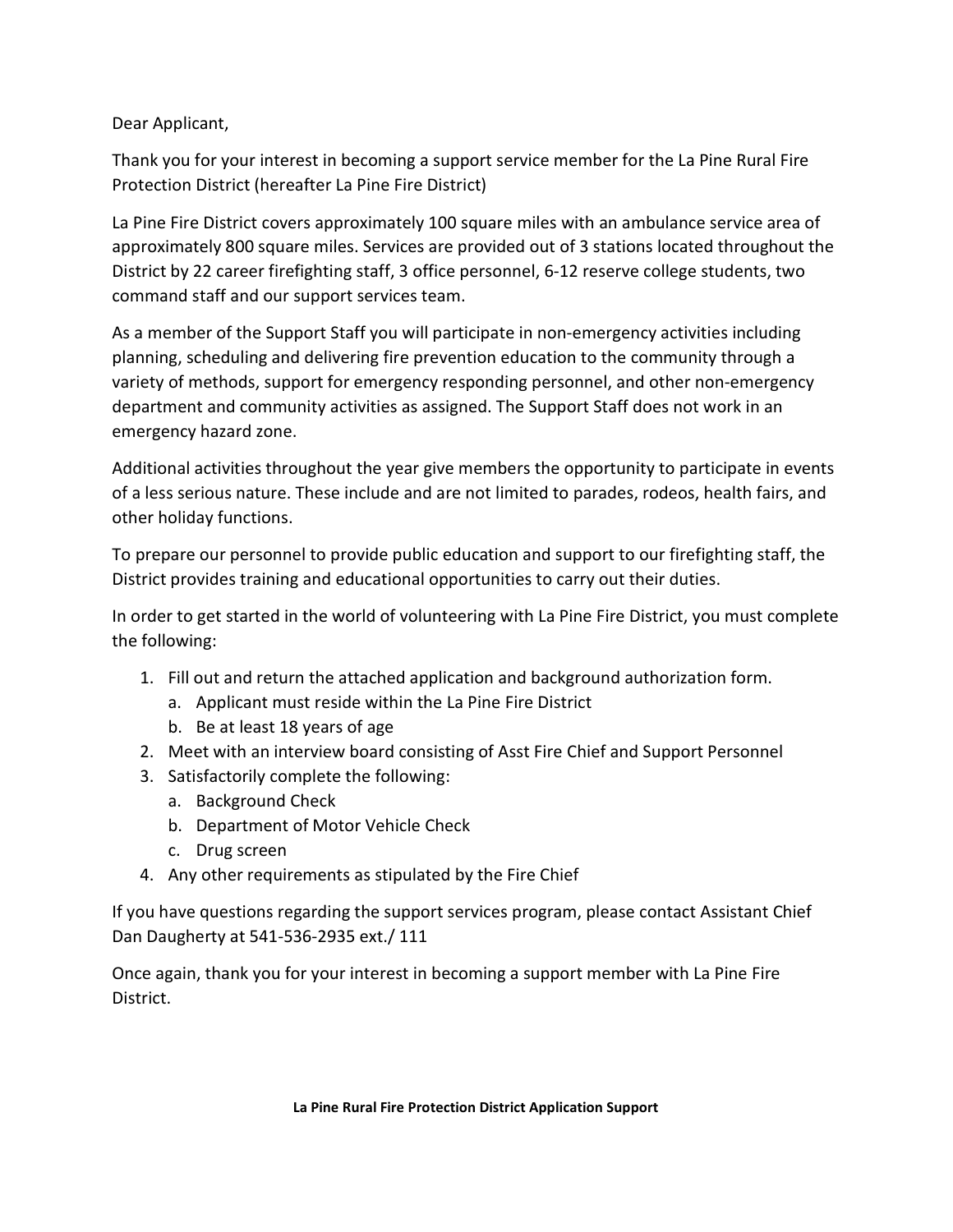

# LAPINE RURAL FIRE PROTECTION DISTRICT

# SUPPORT SERVICES APPLICATION

The District makes decisions regarding employment and volunteer applications without regard to race, color, sex, national origin, religion, marital status, age, prior industrial injury, mental or physical handicaps or any other protected classification unrelated to job performance.

Please fill out carefully using a typewriter or ballpoint pen. If you need additional space to answer questions, you may attach extra sheets.

| <b>First Name</b>                  | <b>Middle Name</b>                                | <b>Last Name</b> |
|------------------------------------|---------------------------------------------------|------------------|
|                                    |                                                   |                  |
| <b>Number and Street</b>           |                                                   |                  |
|                                    | Mailing address, if different than street address |                  |
| <b>City</b>                        | <b>State</b>                                      | <b>Zip Code</b>  |
|                                    | TELEPHONE: NAMEL AND TELEPHONE:                   |                  |
| <b>Residence</b><br><b>Message</b> | <b>Business</b>                                   | Cell             |
|                                    |                                                   |                  |
| Are you over 18 years of age? VES  | <b>NO</b>                                         |                  |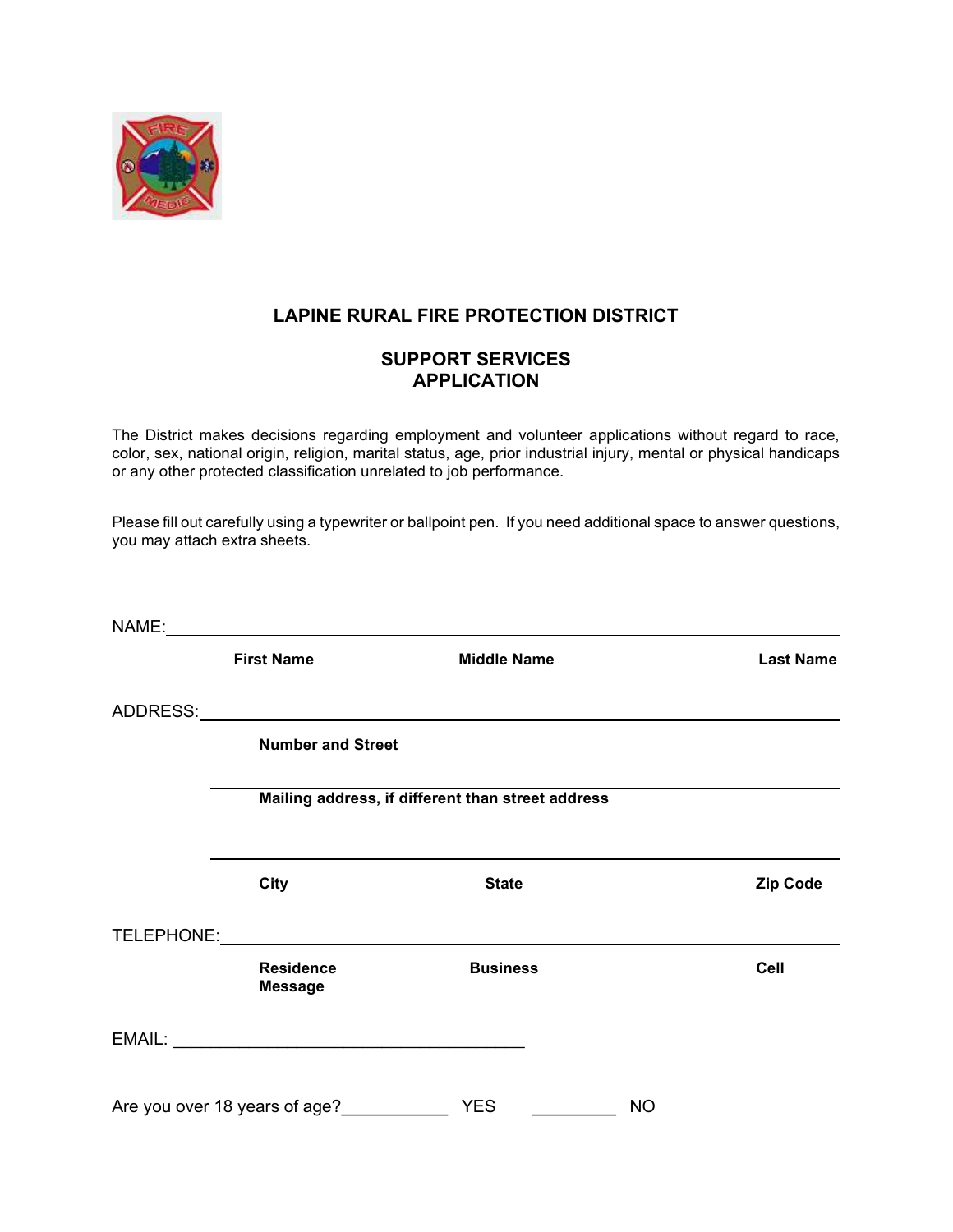SSN: \_\_\_\_\_\_\_\_\_\_/\_\_\_\_\_\_\_\_\_\_/\_\_\_\_\_\_\_\_\_\_

l

Please describe any other certifications, education, training, qualifications, or skills that you think are relevant to the position for which you are applying.

| Do you have a current and valid driver's license? YES<br>NO.<br>If yes, please provide a copy of your license and current auto insurance card                                                                 | State |           |
|---------------------------------------------------------------------------------------------------------------------------------------------------------------------------------------------------------------|-------|-----------|
| Have you ever been convicted of a felony on or after your 18th birthday? _______YES _______<br>(Do not include minor traffic violations or arrests without convictions.)                                      |       | <b>NO</b> |
| If yes, please give a short explanation outlining the circumstances of your conviction. Please indicate date,<br>nature and place of offense, and disposition. Convictions are not necessarily disqualifying. |       |           |
|                                                                                                                                                                                                               |       |           |
|                                                                                                                                                                                                               |       |           |
|                                                                                                                                                                                                               |       |           |

### EMPLOYMENT HISTORY

\_\_\_\_\_\_\_\_\_\_\_\_\_\_\_\_\_\_\_\_\_\_\_\_\_\_\_\_\_\_\_\_\_\_\_\_\_\_\_\_\_\_\_\_\_\_\_\_\_\_\_\_\_\_\_\_\_\_\_\_\_\_\_\_\_\_\_\_\_\_\_\_\_\_\_\_\_\_\_\_\_\_\_\_

List, on the pages following, your work experiences, paid or unpaid, beginning with your present or most recent job. Describe each job separately, emphasizing your specific tasks and supervisory, technical or other responsibilities. Give special attention to experience relating to the Volunteerism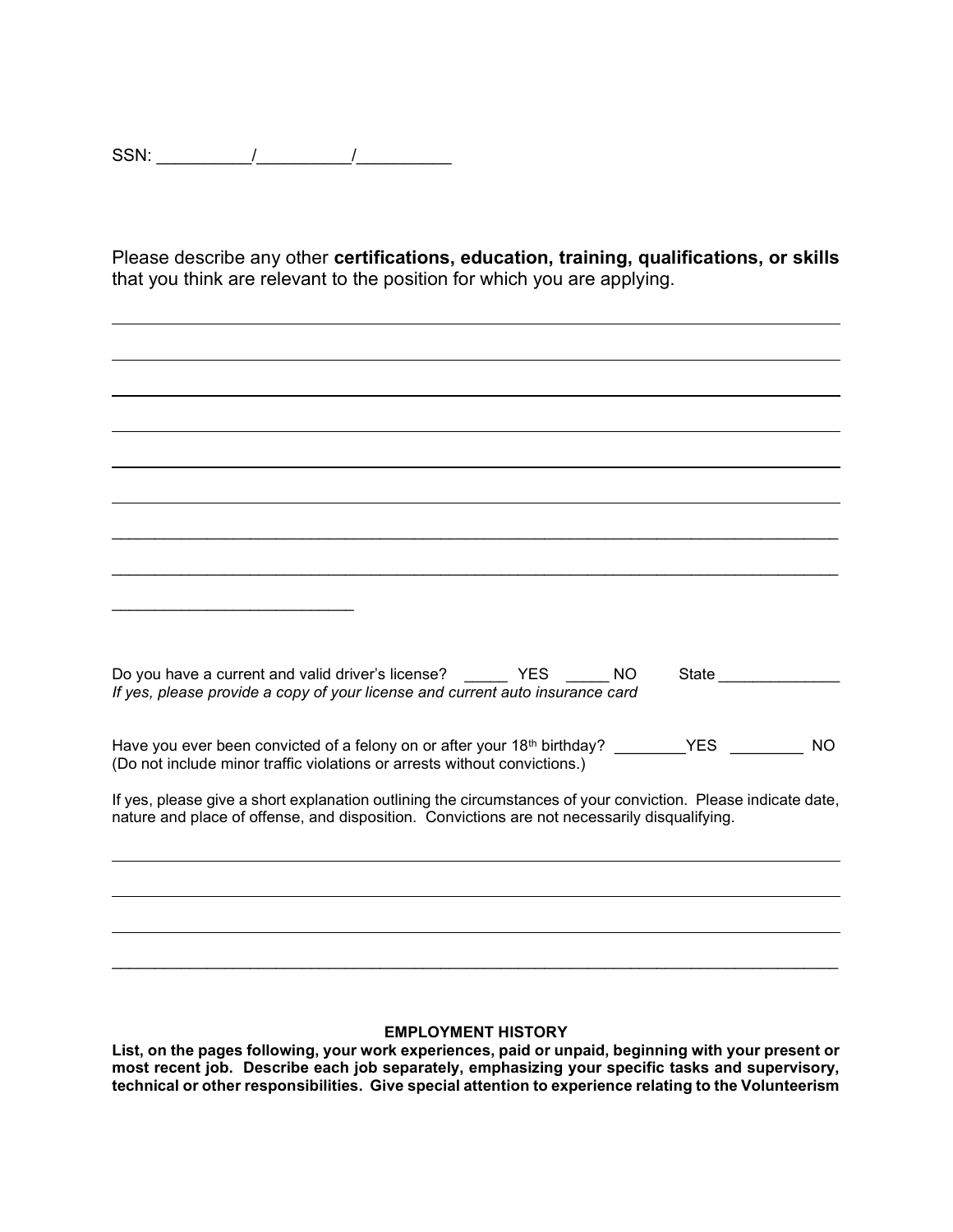for which you are applying. You must complete this section of the application form. If you need additional space, attach additional sheets.

| <b>CURRENT EMPLOYER</b>       | <b>ADDRESS</b>                    |           | <b>FROM</b><br>Year<br>Mo.      |
|-------------------------------|-----------------------------------|-----------|---------------------------------|
| <b>JOB TITLE</b>              | <b>SUPERVISOR</b><br>PHONE NUMBER |           | TO<br>Year<br>Mo.               |
| <b>DUTIES (Be Specific)</b>   |                                   |           | <b>TOTAL TIME</b>               |
|                               |                                   |           | Mos.<br>Years                   |
|                               |                                   |           | Full Time<br>Part Time          |
|                               |                                   |           | <b>Current Salary/Wage</b><br>S |
| May we contact this employer? | <b>YES</b>                        | <b>NO</b> |                                 |

### EMPLOYMENT HISTORY

| PAST EMPLOYER               | <b>ADDRESS</b>                    | <b>FROM</b><br>Year<br>Mo.                                   |
|-----------------------------|-----------------------------------|--------------------------------------------------------------|
| <b>JOB TITLE</b>            | <b>SUPERVISOR</b><br>PHONE NUMBER | TO<br>Year<br>Mo.                                            |
| <b>DUTIES (Be Specific)</b> |                                   | <b>TOTAL TIME</b><br>Mos.<br>Years<br>Full Time<br>Part Time |
|                             |                                   | Salary/Wage<br>\$                                            |
| <b>REASON FOR LEAVING</b>   |                                   |                                                              |

 $\overline{1}$ 

 $\overline{\phantom{a}}$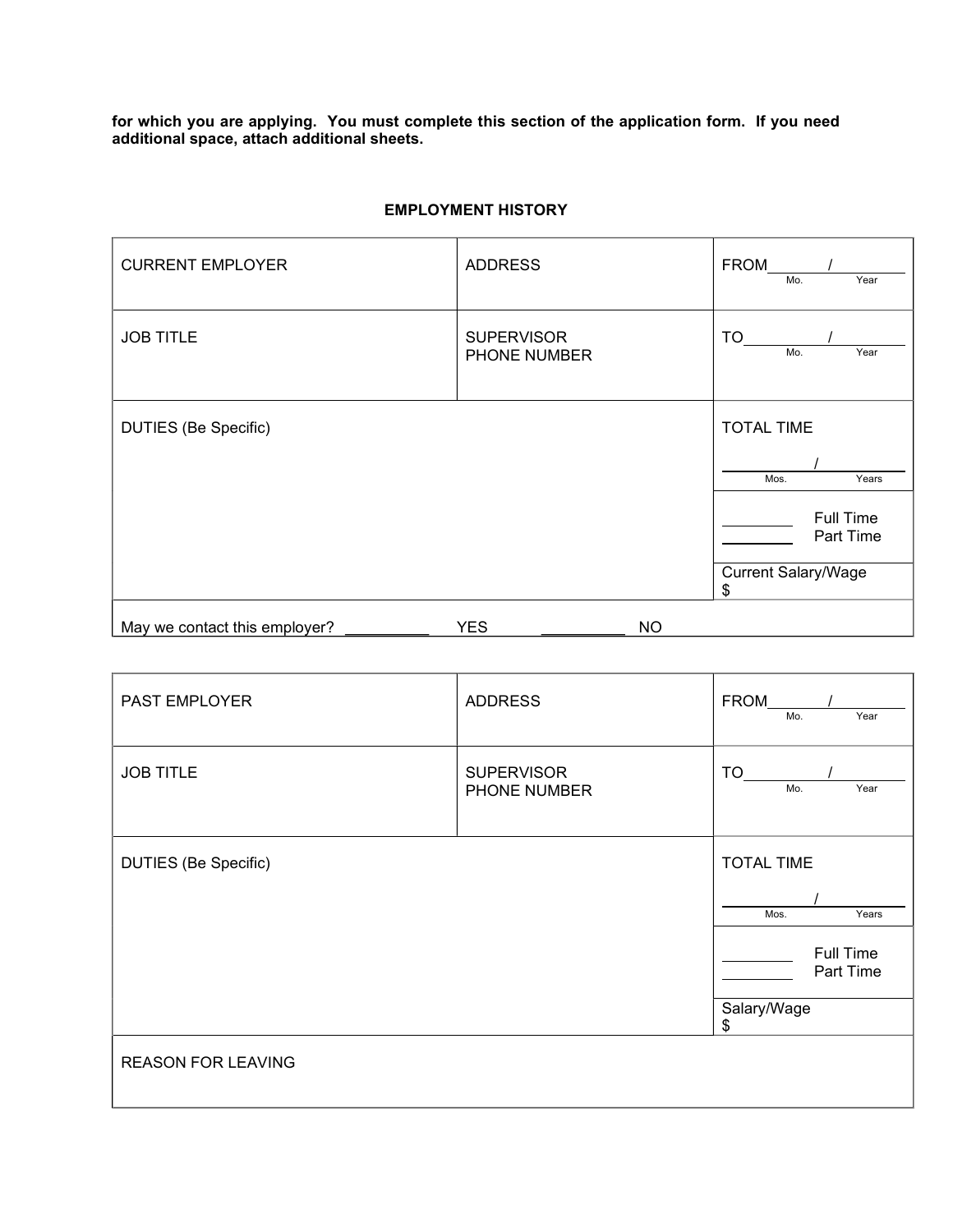| PAST EMPLOYER               | <b>ADDRESS</b>                    | <b>FROM</b><br>Year<br>Mo.                                                        |
|-----------------------------|-----------------------------------|-----------------------------------------------------------------------------------|
| <b>JOB TITLE</b>            | <b>SUPERVISOR</b><br>PHONE NUMBER | TO<br>Mo.<br>Year                                                                 |
| <b>DUTIES (Be Specific)</b> |                                   | <b>TOTAL TIME</b><br>Mos.<br>Years<br>Full Time<br>Part Time<br>Salary/Wage<br>\$ |
| <b>REASON FOR LEAVING</b>   |                                   |                                                                                   |

| PAST EMPLOYER               | <b>ADDRESS</b>                    | <b>FROM</b><br>Year<br>Mo.                                                        |
|-----------------------------|-----------------------------------|-----------------------------------------------------------------------------------|
| <b>JOB TITLE</b>            | <b>SUPERVISOR</b><br>PHONE NUMBER | TO<br>Year<br>Mo.                                                                 |
| <b>DUTIES</b> (Be Specific) |                                   | <b>TOTAL TIME</b><br>Mos.<br>Years<br>Full Time<br>Part Time<br>Salary/Wage<br>\$ |
| <b>REASON FOR LEAVING</b>   |                                   |                                                                                   |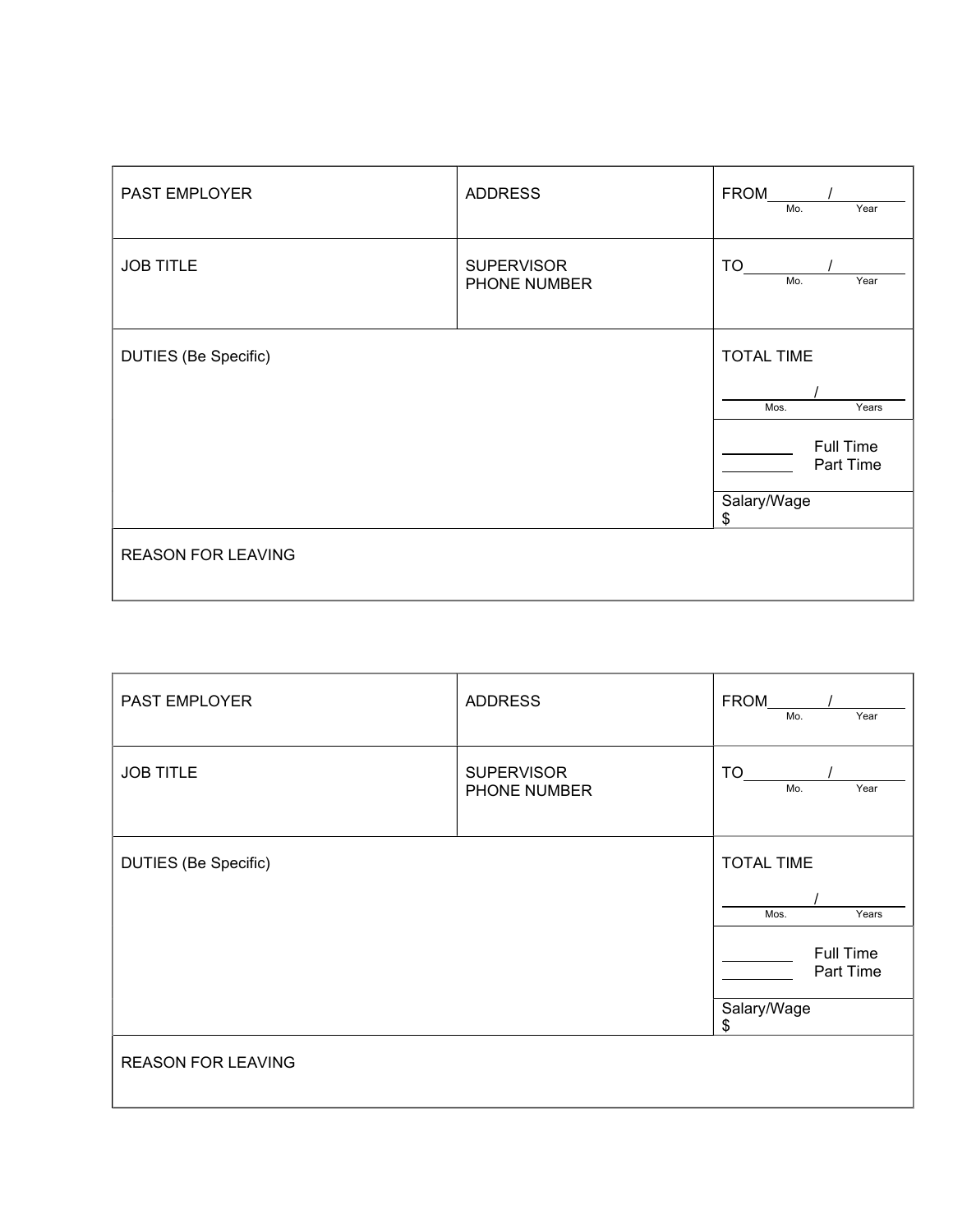### REFERENCES

List three persons other than relatives who have known you for longer than one year.

| <b>Name</b> | <b>Address</b> | Day Phone _____ Evenings/Cell |  |
|-------------|----------------|-------------------------------|--|
|             |                |                               |  |
|             |                |                               |  |

In submitting this application, I authorize investigation of all statements contained in it, and is understood and agreed that any misrepresentation by me in this application or in any accompanying materials may result in cancellation of the application and/or termination from the support volunteer program. I understand that any offer of acceptance into the Support Services program will be contingent upon passing a background process, Department of Motor Vehicles check, Insurance authorization and drug screening, and I agree that I will undergo the required processes.

In consideration of any employment I agree to conform to the rules and regulation of the District. I certify that I have read all of this application and that the information I have provided above is true and correct.

### LAPINE RURAL FIRE PROTECTION IS AN EQUAL OPPORTUNITY EMPLOYER

#### INCOMPLETE APPLICATIONS WILL NOT BE CONSIDERED

### YOU MUST READ, COMPLETE, INITIAL AND SIGN ALL REQUIRED FIELDS INCLUDING THE RELEASE AND WAIVER

Date: \_\_\_\_\_\_\_\_\_\_\_\_\_\_\_\_\_\_\_\_

Signature: \_\_\_\_\_\_\_\_\_\_\_\_\_\_\_\_\_\_\_\_\_\_\_\_\_

Completed applications must be hand delivered with the supporting documents to:

La Pine Rural Fire Protection District Administration 51590 Huntington Road La Pine Oregon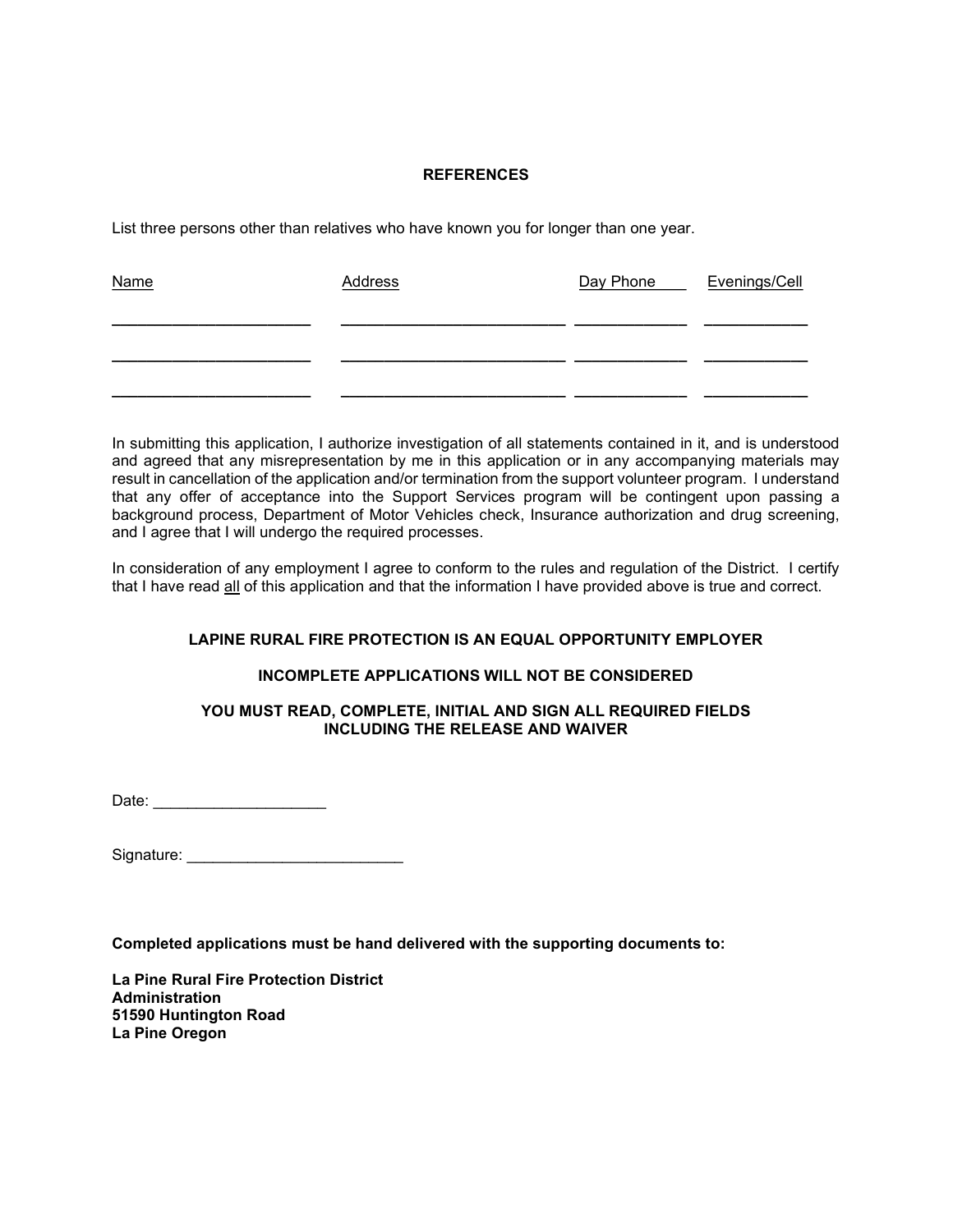# La Pine Rural Fire Protection District

### IMPORTANT

Please read carefully and initial each paragraph before signing.

By my signature and initials placed below, I promise that the information provided in this application (and accompanying resume) is true and complete, and I understand that any false information or significant omissions may disqualify me from further consideration for volunteering, and may be justification for my dismissal from the Fire District, if discovered at a later date. I agree to immediately notify the district if I should be convicted of a felony, or any crime involving dishonesty or a breach of trust.

Initials\_\_\_\_\_\_\_\_\_

I authorize the investigation of all statements contained in this application (and accompanying resume). I also authorize the District to contact my present employer (unless otherwise noted in this application form), past employers, and listed references. I understand and authorize the District to request an investigative consumer report from a consumer reporting agency that includes information as to my character, general reputation, personal characteristics, and mode of living. I understand that the investigative consumer report may involve personal interviews with my neighbors, friends, relatives, former employers, schools, and others. I also understand that under the Federal Fair Credit Reporting Act, I have the right to make a written request to the District, within a reasonable time, for the disclosure of the name and address of the consumer-reporting agency so that I may obtain a complete disclosure of the nature and scope of the investigation. This information will not be used for any unlawful discrimination purpose. I may request a copy of the report.

Initials\_\_\_\_\_\_\_\_\_

I authorize any person, school, current employer (except as previously noted, past employer(s), and organizations named in this application form (and accompanying resume) to provide the District with relevant information and opinion that may be useful to the District in making a decision on this application, and I release such persons and organizations from any legal liability in making such statements.

 $\blacksquare$  Initials  $\blacksquare$ 

If the district makes an offer of volunteer status to me contingent upon a criminal background check, I consent to such background check, and I consent to the release to the district of any and all information within the report, as may be deemed necessary by the District in judging my capability to do the work for which I am applying.

Initials\_\_\_\_\_\_\_\_\_

If the district makes an offer of Volunteer Status to me contingent upon passing a pre-employment drug screen, I consent to such examination, and I consent to the release to the district of any and all medical information, as may be deemed necessary by the District in judging my capability to do the work for which I am applying.

Initials\_\_\_\_\_\_\_\_\_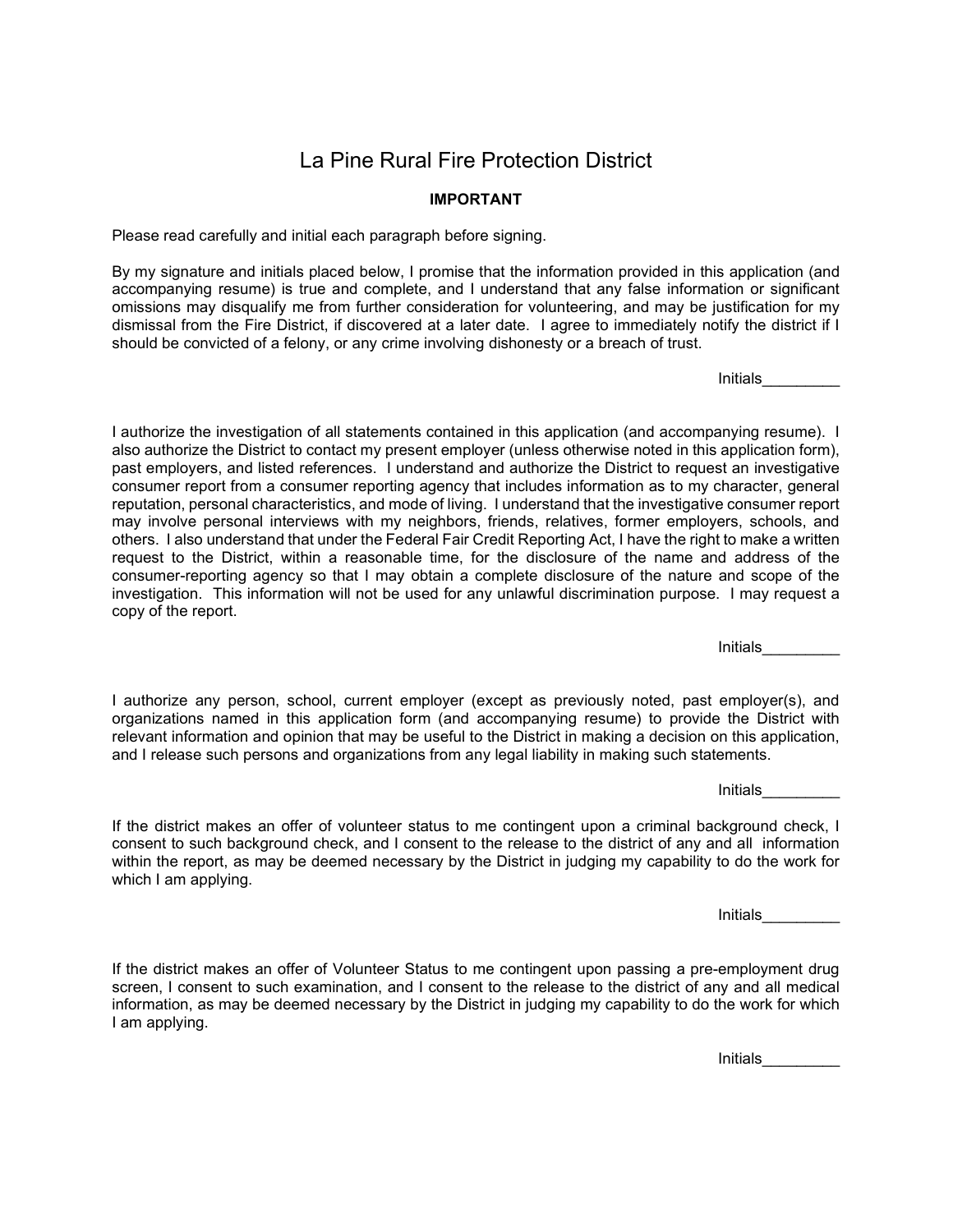I understand that if my Volunteer Status is terminated by the District for dishonesty, breach of trust, or any criminal acts the authorities may be notified and I may be criminally prosecuted

Initials\_\_\_\_\_\_\_\_\_\_

I understand that this application does not, by itself, create a contract of employment

 $Initials$ 

Date: \_\_\_\_\_\_\_\_\_\_\_\_\_\_\_\_\_\_\_\_

Printed Name: \_\_\_\_\_\_\_\_\_\_\_\_\_\_\_\_\_\_\_\_\_\_\_\_\_\_\_

Signature:

PLEASE PROCEED TO NEXT PAGE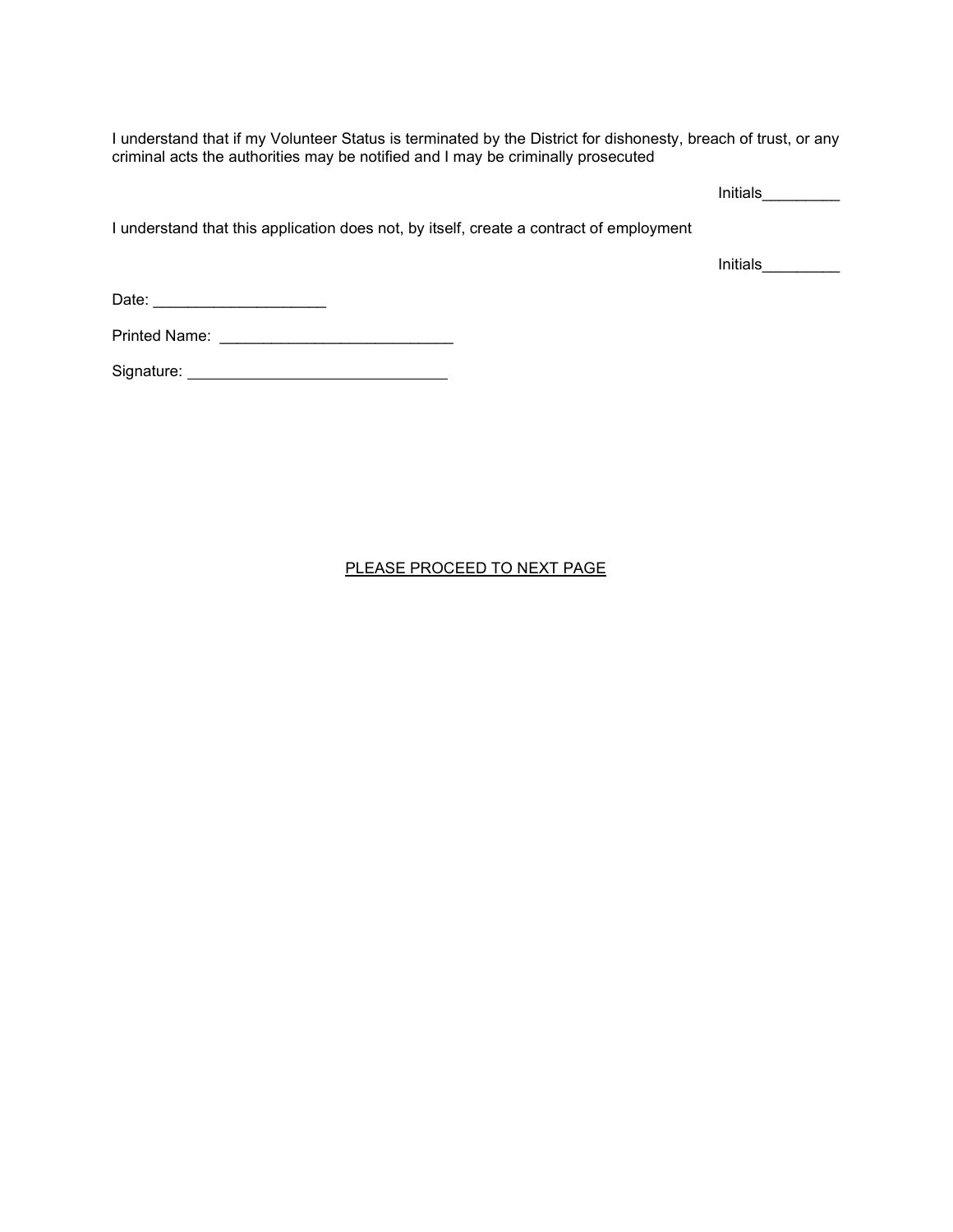# La Pine Rural Fire Protection District

### RELEASE AND WAIVER

### To Whom It May Concern:

I request and authorize you to disclose to La Pine Rural Fire Protection District, any documents or information that it may request. I have authorized La Pine Rural Fire Protection District to inquire concerning my background in connection with an application for employment with the district. I agree to hold you and your agents and employees harmless from all liability which could relate in any way to the disclosure of private information or any assessment or opinion of my suitability for employment, which may be provided.

Date: \_\_\_\_\_\_\_\_\_\_\_\_\_\_\_\_\_\_\_\_

| Printed Name: |  |  |  |  |  |  |  |
|---------------|--|--|--|--|--|--|--|
|               |  |  |  |  |  |  |  |

Signature: \_\_\_\_\_\_\_\_\_\_\_\_\_\_\_\_\_\_\_\_\_\_\_\_\_\_\_\_\_\_\_\_\_\_

### PLEASE PROCEED TO NEXT PAGE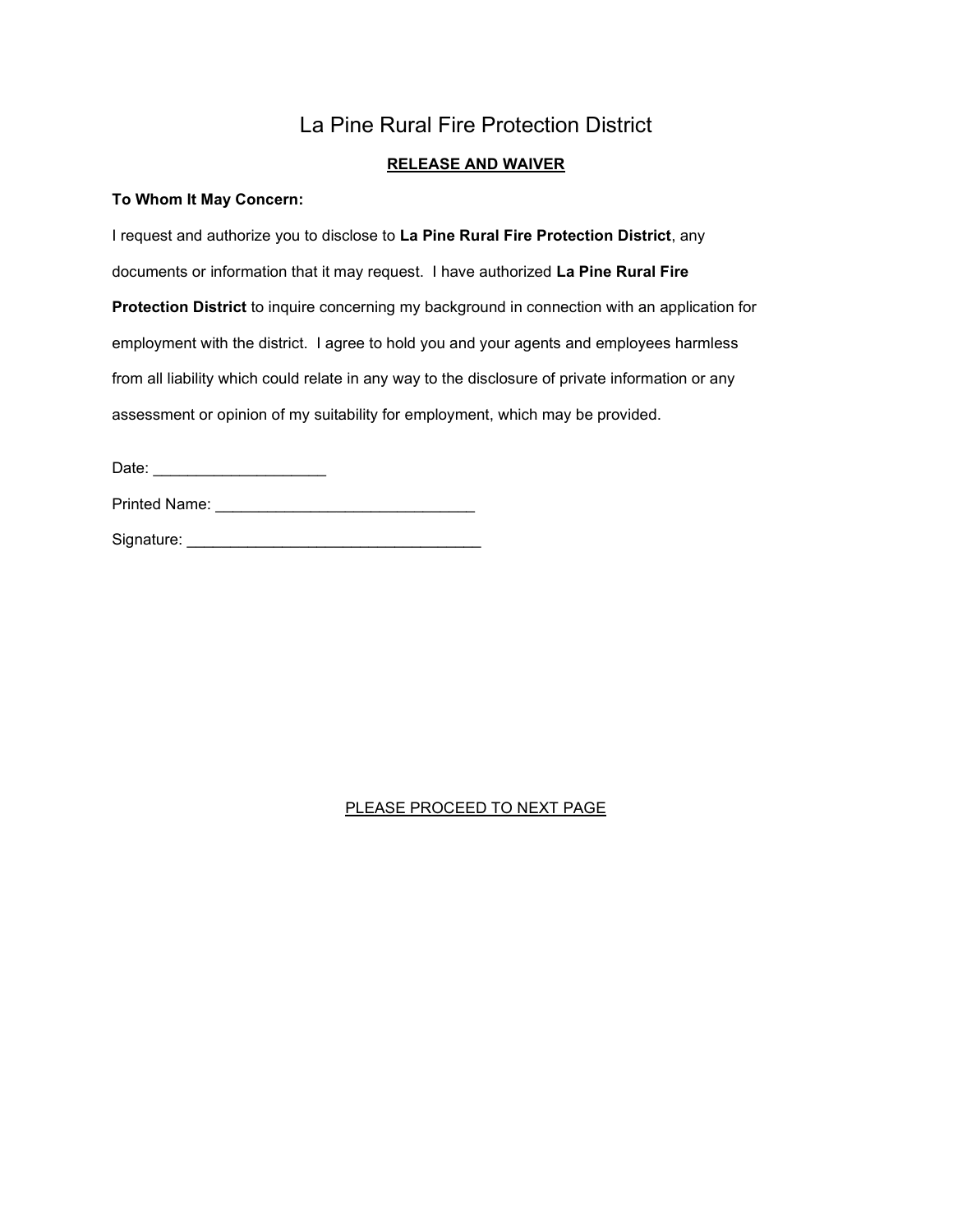

APPLICANT DISCLOSURE AND AUTHORIZATION FORM (IMPORTANT – PLEASE READ CAREFULLY BEFORE SIGNING AUTHORIZATON)

### DISCLOSURE REGARDING BACKGROUND INVESTIGATION

Prospective Employer (Company): La Pine Rural Fire Protection District

{Employer} ("The Company") may obtain information about you from a consumer reporting agency for employment purposes, Thus, you may be the subject of a "consumer report" and/or an "investigative consumer report" which may include information about your character, general reputation, personal characteristics, and/or mode of living, which can involve personal interviews with sources such as your neighbors, friends, or associates. These reports may contain information regarding your credit history, criminal history, social security verification, motor vehicle records ("driving records"), verification of your education or employment history including current positions, worker's compensation injuries, or other background checks. You have the right, upon written request made within a reasonable time after receipt of this notice, to request disclosure of the nature and scope of any investigative consumer report conducted by (ClearStar, Inc – 5955 Shiloh Rd, East, Suite 104, Alpharetta, GA 3005. 1.877.275.7099 (their privacy policy can be reviewed at http://www.clearstar.net/privacy-policy including information about including whether your personal information will be sent outside the United States or its territories. The scope of this notice and authorization is all-encompassing, however, allowing the Company to obtain from any outside organization all manner of consumer reports and investigative consumer reports now and throughout the course of your employment to the extent permitted by law.

### PLEASE PRINT LEGIBLY

| Applicant's Full Name (Print):                                                                                 |      |                 |                |                   |
|----------------------------------------------------------------------------------------------------------------|------|-----------------|----------------|-------------------|
|                                                                                                                | Last | First           | Middle         | Suffix (Sr., Jr.) |
| Previous Name Used (Print):                                                                                    |      |                 |                |                   |
|                                                                                                                | Last | First           | Middle         | Suffix (Sr., Jr.) |
| Driver's License Number:                                                                                       |      | State of Issue: |                |                   |
| Social Security Number: The Contract of the Contract of the Contract of the Contract of the Contract of the Co |      |                 | Date of Birth: |                   |
| <b>Current Address:</b>                                                                                        |      |                 |                |                   |
| Street Address (Apt.)                                                                                          |      |                 |                |                   |
| City                                                                                                           |      | State           | Zip Code       |                   |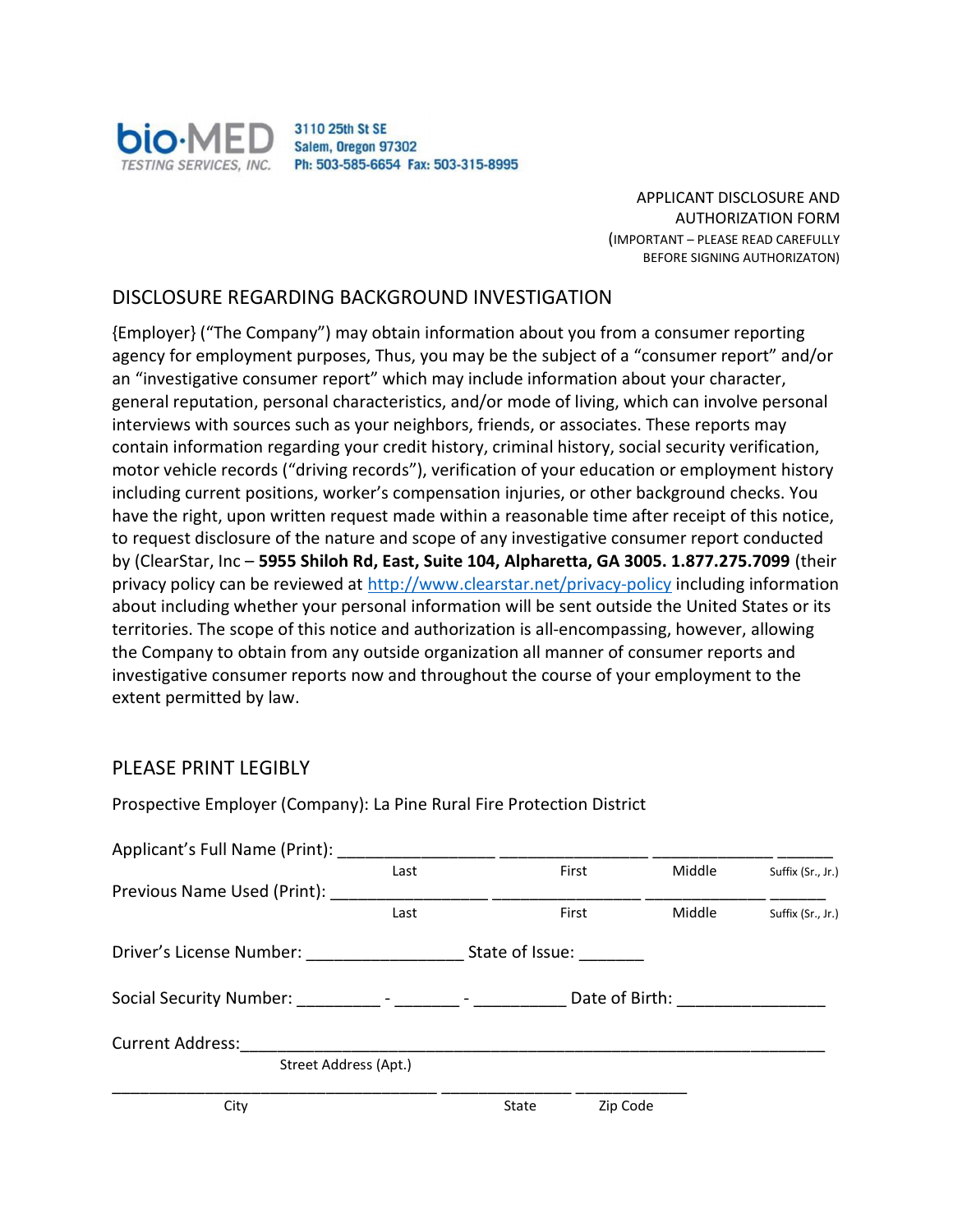# ACKNOWLEDGMENT AND AUTHORIZATION

- I acknowledge receipt of A SUMMARY OF YOUR RIGHTS UNDER THE FAIR CREDIT REPORTING ACT and certify that I have read and understand this document.
- I certify that the information provided is true and complete. Any false statement on this form, the application, and/or on my resume shall be considered sufficient cause for termination at any time.
- I hereby authorize the obtaining of "consumer reports" and/or "investigative consumer reports" by the Company at any time after receipt of the authorization and throughout my employment. If applicable, I agree that a facsimile (fax), electronic or photographic copy of this Authorization shall be as valid as the original.

\* This information will be used for background screening purposes only and will not be used for any other purpose.

| Signature: | pull. |
|------------|-------|
|            |       |

### FAIR CREDIT REPORTING ACT ON NEXT PAGE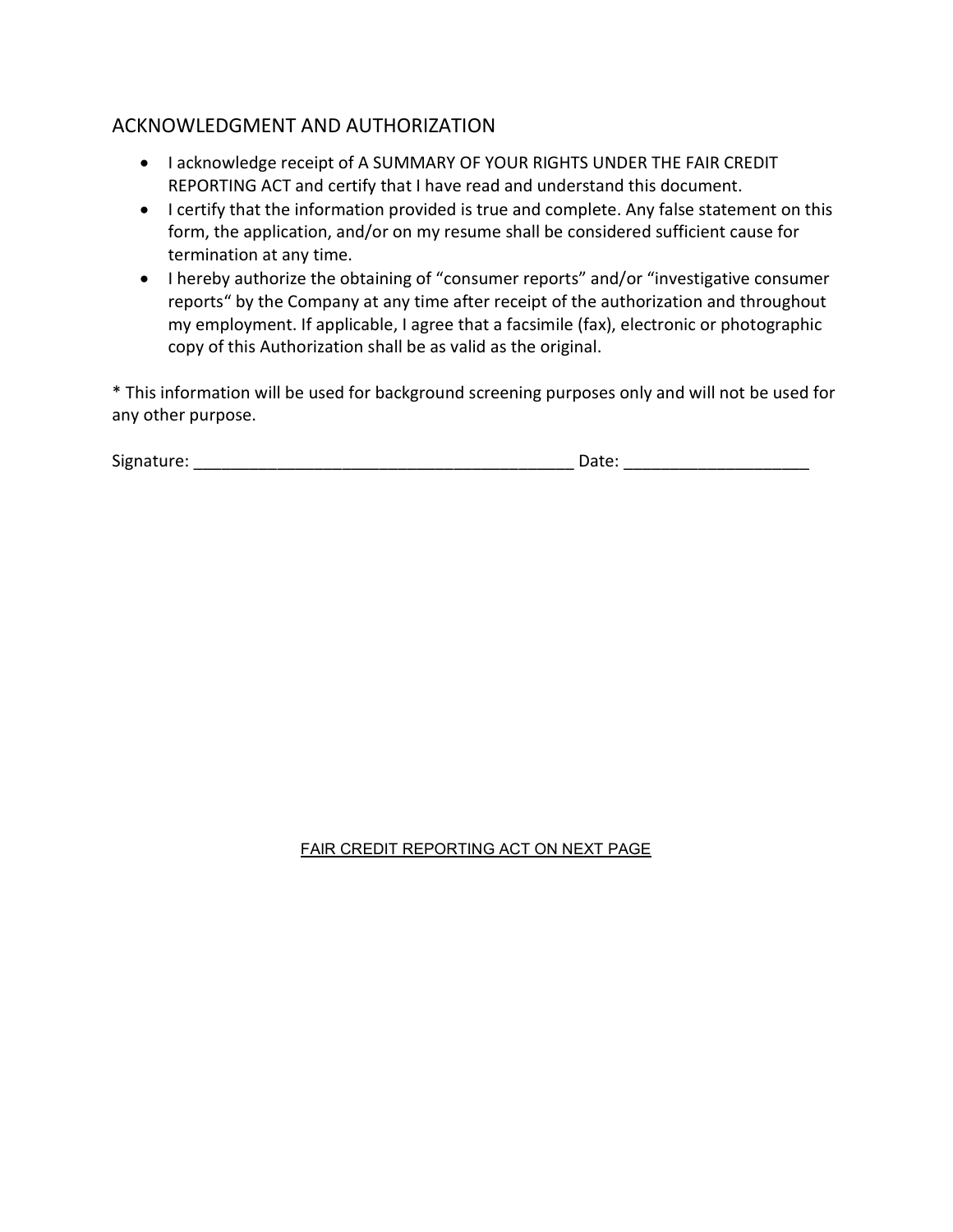# A SUMMARY OF YOUR RIGHTS UNDER THE FAIR CREDIT REPORTING ACT

The federal Fair Credit Reporting Act (FCRA) promotes the accuracy, fairness, and privacy of information in the files of consumer reporting agencies. There are many types of consumer reporting agencies, including credit bureaus and specialty agencies (such as agencies that sell information about check writing histories, medical records, and rental history records). Here is a summary of your major rights under FCRA. For more information, including information about additional rights, go to www.consumerfinance.gov/learnmore or write to: Consumer Financial Protection Bureau, 1700 G Street N.W., Washington, DC 20552.

• You must be told if information in your file has been used against you. Anyone who uses a credit report or another type of consumer report to deny your application for credit, insurance, or employment – or to take another adverse action against you – must tell you, and must give you the name, address, and phone number of the agency that provided the information.

• You have the right to know what is in your file. You may request and obtain all the information about you in the files of a consumer reporting agency (your "file disclosure"). You will be required to provide proper identification, which may include your Social Security number. In many cases, the disclosure will be free. You are entitled to a free file disclosure if:

• a person has taken adverse action against you because of information in your credit report; • you are the victim of identity theft and place a fraud alert in your file;

• your file contains inaccurate information as a result of fraud;

• you are on public assistance;

• you are unemployed but expect to apply for employment within 60 days.

• In addition, all consumers are entitled to one free disclosure every 12 months upon request from each nationwide credit bureau and from nationwide specialty consumer reporting agencies. See www.consumerfinance.gov/learnmore for additional information.

• You have the right to ask for a credit score. Credit scores are numerical summaries of your credit-worthiness based on information from credit bureaus. You may request a credit score from consumer reporting agencies that create scores or distribute scores used in residential real property loans, but you will have to pay for it. In some mortgage transactions, you will receive credit score information for free from the mortgage lender.

• You have the right to dispute incomplete or inaccurate information. If you identify information in your file that is incomplete or inaccurate, and report it to the consumer reporting agency, the agency must investigate unless your dispute is frivolous. See www.consumerfinance.gov/learnmore for an explanation of dispute procedures.

• Consumer reporting agencies must correct or delete inaccurate, incomplete, or unverifiable information. Inaccurate, incomplete, or unverifiable information must be removed or corrected, usually within 30 days. However, a consumer reporting agency may continue to report information it has verified as accurate.

• Consumer reporting agencies may not report outdated negative information. In most cases, a consumer reporting agency may not report negative information that is more than seven years old, or bankruptcies that are more than 10 years old.

• Access to your file is limited. A consumer reporting agency may provide information about you only to people with a valid need – usually to consider an application with a creditor,